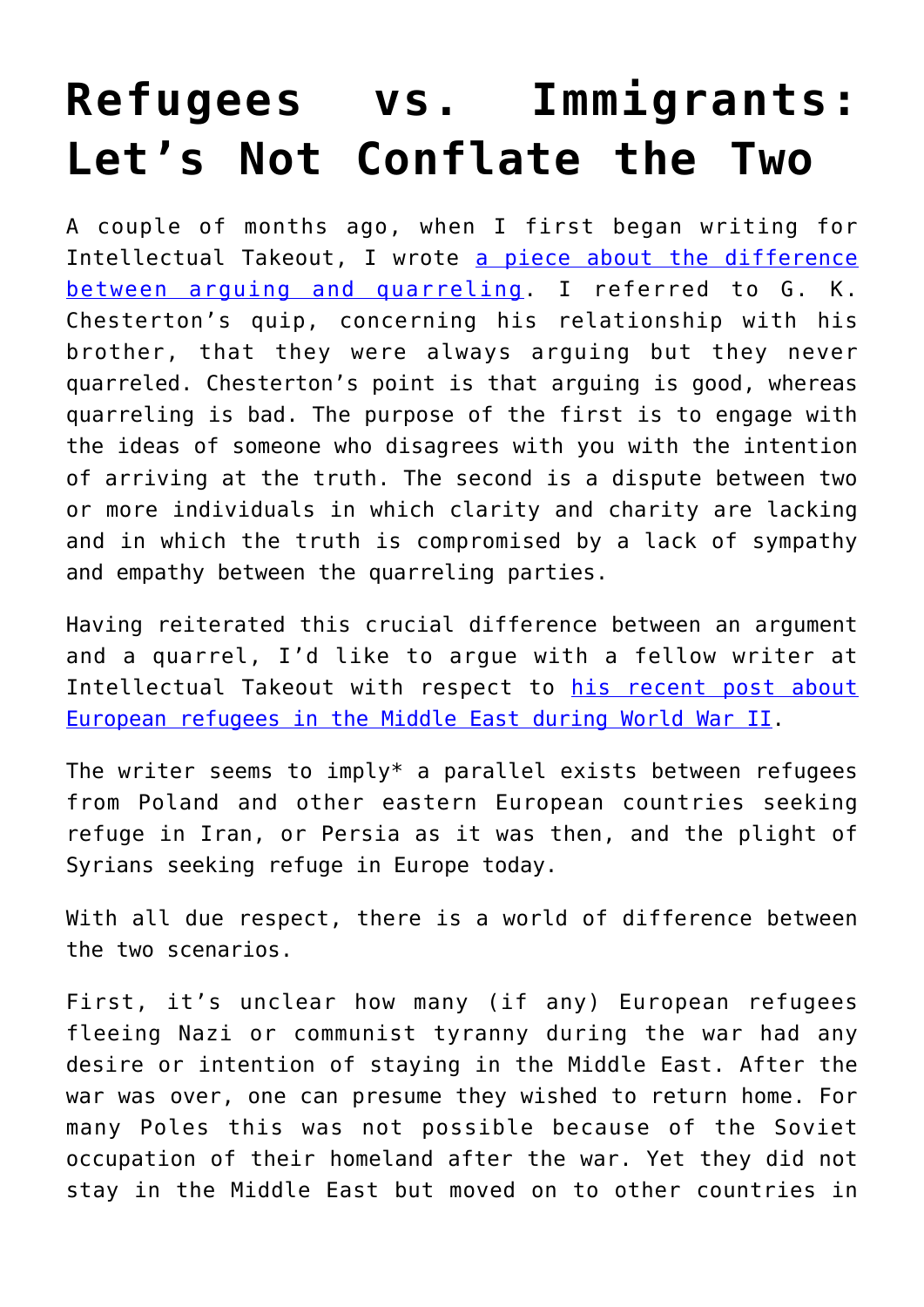Europe or America. There was little question of their remaining in Persia and little doubt that they would not have been welcome had they desired to stay. There are no large Polish Catholic communities in Tehran demanding the right to flout Islamic law and live instead according to Christian law, independent of the law of the land, as Muslims in Europe are currently demanding Sharia law for their own communities.

Second, the European refugees were kept in refugee camps and were not permitted to settle among the indigenous population and claim benefits from the Middle-Eastern governments' social security systems (if they had them).

Third, Persia was not an Islamic state at the time and was on friendly terms with European nations. There was little reason for the Persians to fear that they were allowing Christian terrorists into their midst when they permitted refugee camps to be established.

In contrast, nobody expects the millions of displaced persons, many of whom are not from war zones but from other Muslim countries, such as Pakistan, to be kept in refugee camps when they arrive in Europe until such time as they can return home. Everyone knows that when they arrive they will stay. They will join the millions of Muslims already living in Europe, many of whom are hostile to the very concept of European culture and Western values.

Nobody who tries to follow the commandment to love one's neighbor wishes to see people suffering the misery of war. No one of noble heart relishes the sight of refugees displaced from their homes. There is a universal desire to do something to help. But it simply isn't helpful to suggest parallels that don't apply.

Europe is not being asked to accommodate refugees in specially designated camps until they can return home to their native lands. Europe is being asked to accept these people as